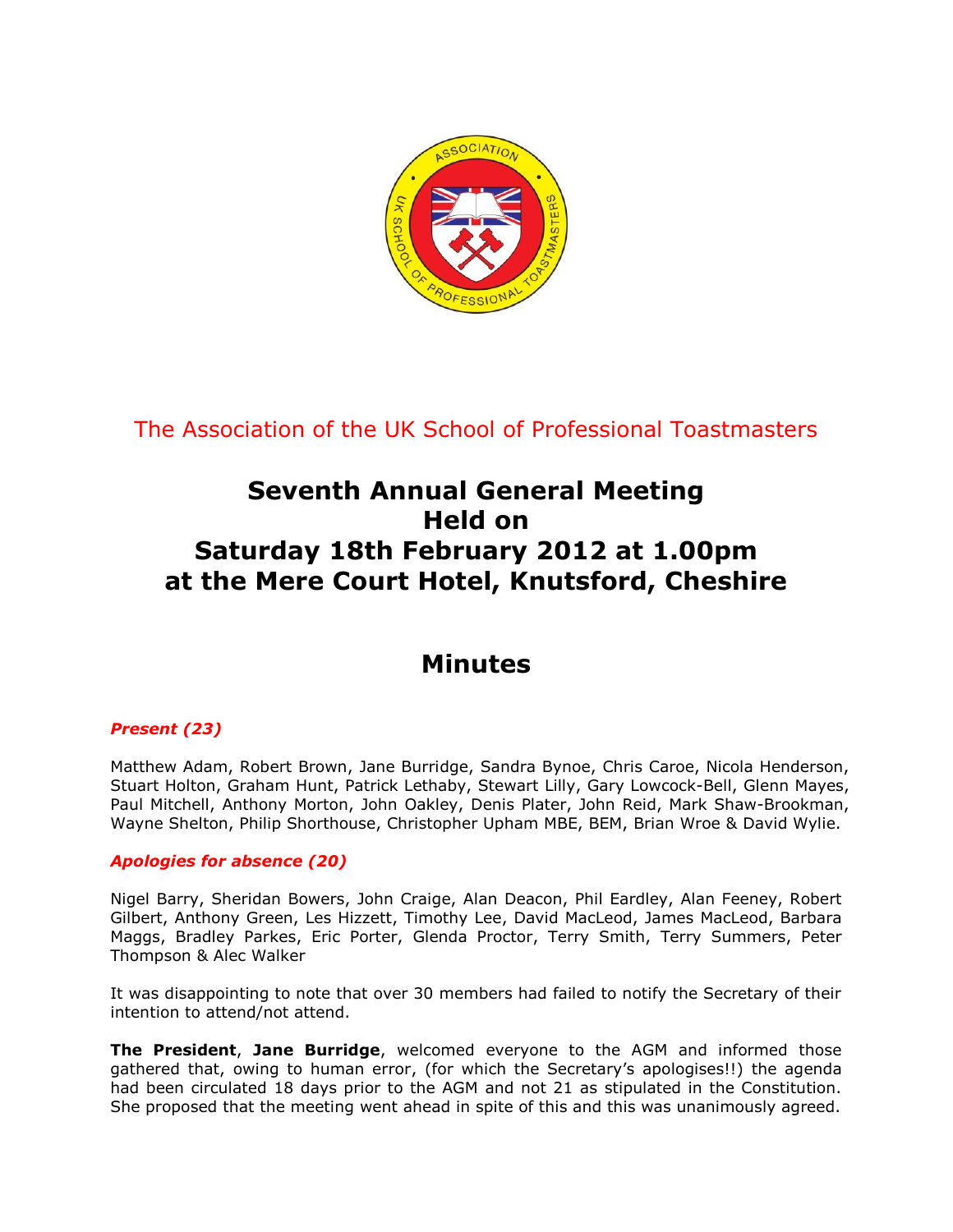#### *Minutes of the Sixth Annual General Meeting*

The minutes of the Sixth Annual General Meeting of the Association of the UK School of Professional Toastmasters held on Saturday  $19<sup>th</sup>$  February 2011 at 1pm at the Four Pillars Hotel, Witney, Oxfordshire, having previously been circulated, were taken as read and duly approved.

There were no matters arising and the President, **Jane Burridge**, signed the minutes as a true record.

#### *President's Report – Jane Burridge*

**The President** presented her report - copy attached as appendix 1 – and there were no questions.

**The President** thanked the following:

- **John Oakley** and **Matthew Adam** for all their hard work in ensuring a smooth transition from the UKSPT to AUKSPT
- **Philip Shorthouse, Sandra Bynoe, Timothy Lee** and **Stewart Lilley** for all their efforts in establishing the Marketing & Communications Team

**The President** congratulated **Christopher Upham** on his being conferred a Member of the Most Excellent Order of the British Empire (MBE) in the New Year's Honours List.

**The President** proposed a vote of thanks to **John Reid** and his wife, Sally, for all their hard work in organising the AGM weekend.

#### *Secretary's Report – Paul Mitchell*

**The Secretary** presented his report - copy attached as appendix 2 - and there were no questions.

#### *Treasurer's Report – Mark Shaw-Brookman*

**The Treasurer** presented his report - copy attached as appendix 3 – and there were no questions.

**Matthew Adam** proposed and **Christopher Upham** seconded that the presented accounts be adopted and this was unanimously agreed.

**Philip Shorthouse** proposed a vote of thanks to **the President, Treasurer** and **Secretary** for their hard work. This was unanimously agreed.

#### *Amendment to the AUKSPT Constitution – Bob Brown*

Copies of the Amendments had already been circulated to the membership but **Bob** outlined the proposals

- The Immediate Past President (IPP) would become the Association's Almoner
- Officers would be 'in post' for one year with the exception of the Secretary and Treasurer who would serve for 2 years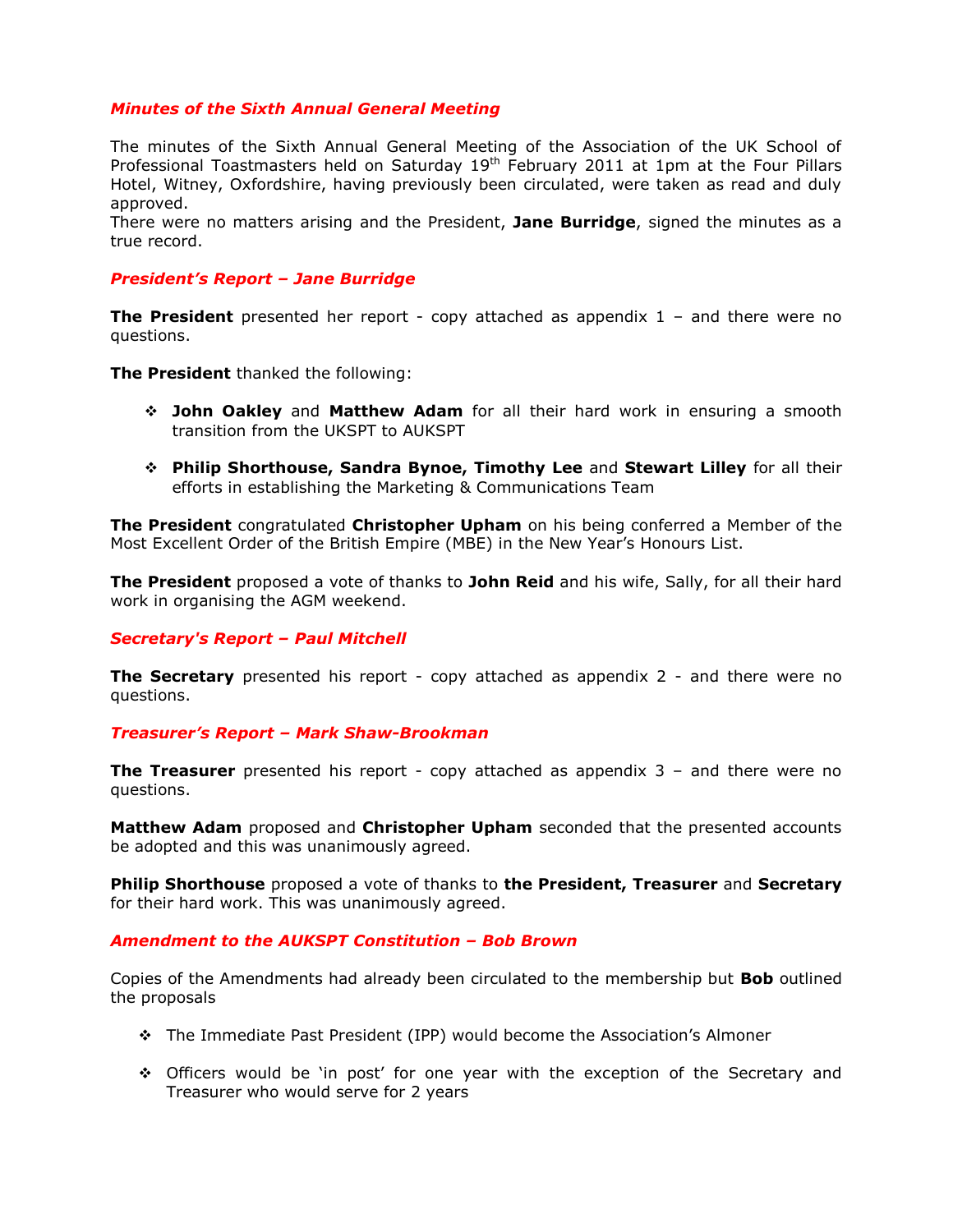**Patrick Lethaby** asked for the position of 'Welfare Officer' to be elaborated upon and how the role would affect retired members. **Bob** stated that negotiations were ongoing but that, at present, no fund had been 'set aside' although the IPP would be the appointed officer.

**Denis Plater** asked whether all members would be notified of every instance in which the Almoner was involved but **Bob** stated that matters would be dealt with on a case-by-case basis.

**John Reid** suggested advertising in the Collarette that the Association had an Almoner thus enabling members to notify him/her when one of our number required assistance.

**John Oakley** suggested that it would be prudent to notify partners of this facility.

**Stewart Lilley** congratulated **Bob** for his work in preparing the new document.

**Christopher Upham** proposed the following amendment:

 The IPP shall be an ex-officio of the Executive Committee and will act as 'Welfare Officer' for the Association. After so serving there must be a break of one year before they may seek election to the Committee.

**Patrick Lethaby** was concerned that the IPP might be restricted in holding the role for only 12 months but **Bob** stated that the Almoner may well become a 'permanent' position.

**Stewart Lilley** suggested that a suitable framework would need to be established for the Almoner.

**The President** asked what the reaction would be if subscriptions were increased by, say, £5 to provide an Almoner's Fund and the response was unanimously in favour.

**Bob Brown** proposed and **Glenn Mayes** seconded that **Christopher Upham's** amendment be drafted into the Constitution.

**Christopher Upham** proposed and **John Reid** seconded that the proposed amendments to the Constitution be implemented and this was unanimously agreed.

### *Election of officers 2011/2012*

**The Secretary** informed the meeting that the following nominations had been received, duly proposed and seconded for the Executive Committee for the ensuing year:

*President* John Oakley

*Senior Vice President* Robert Brown

*Junior Vice President* John Reid

*Secretary (2-year post)* Paul Mitchell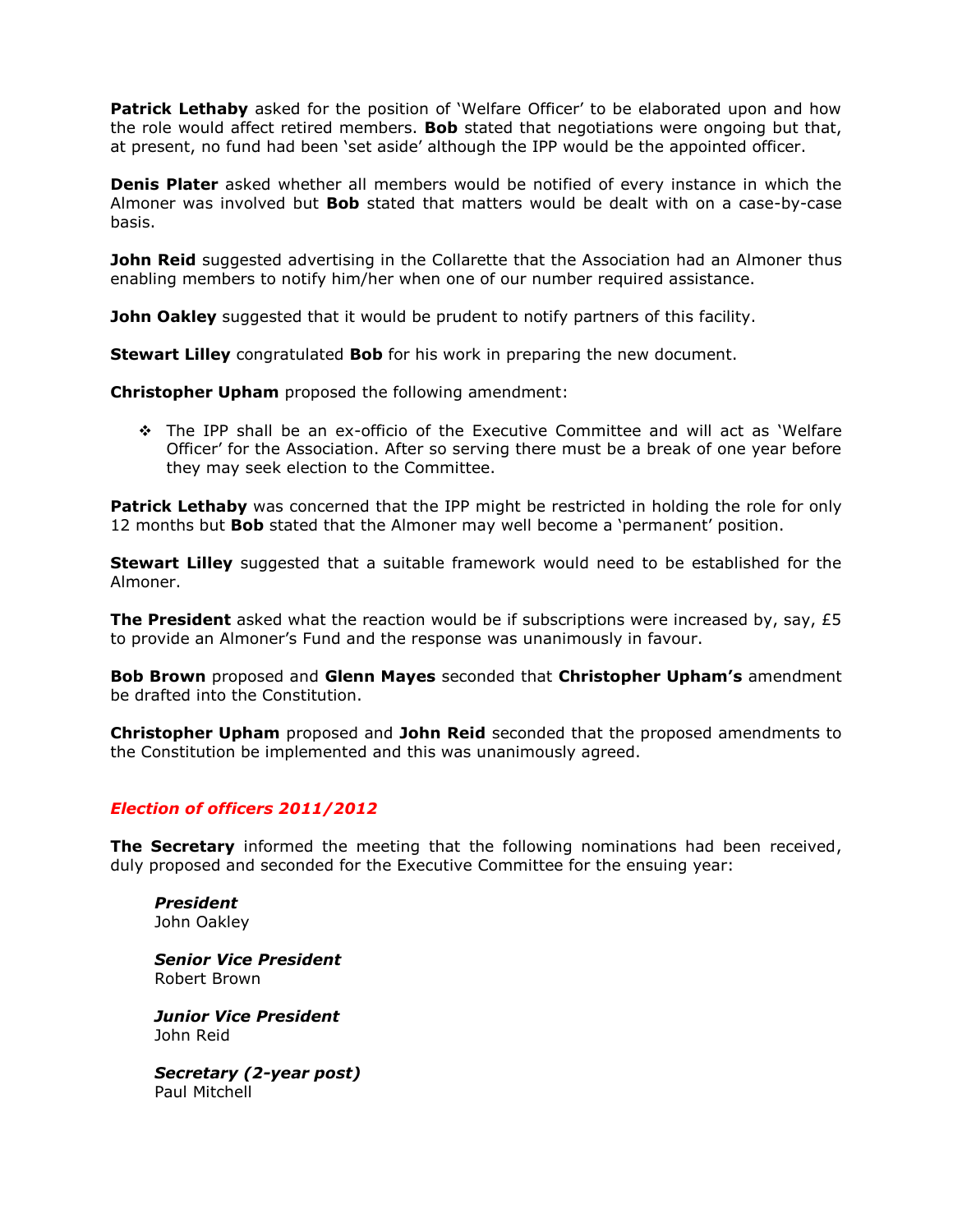### *Treasurer (2-year post)*

Mark Shaw-Brookman

#### *Examiner of Accounts*

David Wylie Stuart Holton (In future years, these *will not* be Executive Committee members)

There being no need for a ballot in relation to any of the above positions **the President** declared that all the nominees were duly elected to the relevant positions and installed them as such.

As there were 8 nominations for the 7 Executive Committee posts, a secret ballot was taken with Philip Shorthouse appointed as Teller. As a result, the following members were elected:

#### *Committee members*

Matthew Adam Sandra Bynoe Robert Gilbert Stuart Holton Glenn Mayes Brian Wroe David Wylie

**Bob Brown** suggested that the Secretary should write to the unsuccessful candidate inviting them, nevertheless, for any input which might be of benefit to the Association.

**The President** displayed the plaque which had been given to the Hotel on behalf of the Association.

**Graham Hunt** felt that it would be appropriate to present every Hotel which hosted the AGM with a similar item.

The President then had the honour of presenting an Honorary Fellowship to **Graham Hunt** in recognition of his outstanding work within the UKSPT. **Graham** was clearly overwhelmed and gave an emotional response in which he remarked how amazed he was at the progress of the Association, which had exceeded his wildest expectations, and thanked everyone for their commitment, enthusiasm and professionalism.

### *Marketing & Communications Team*

**Philip Shorthouse** presented his report – copy attached as appendix 4.

Several members made mention of the fact that retiring Military personnel would be a good 'target' as potential Toastmasters given their background.

**Wayne Shelton** added that former members of the military received funding for 10 years after leaving the Services for resettlement purposes so would be a 'captive audience'. **The President** asked **Glenn & Phil** to liaise with **Wayne** to formulate a project aimed at this sector.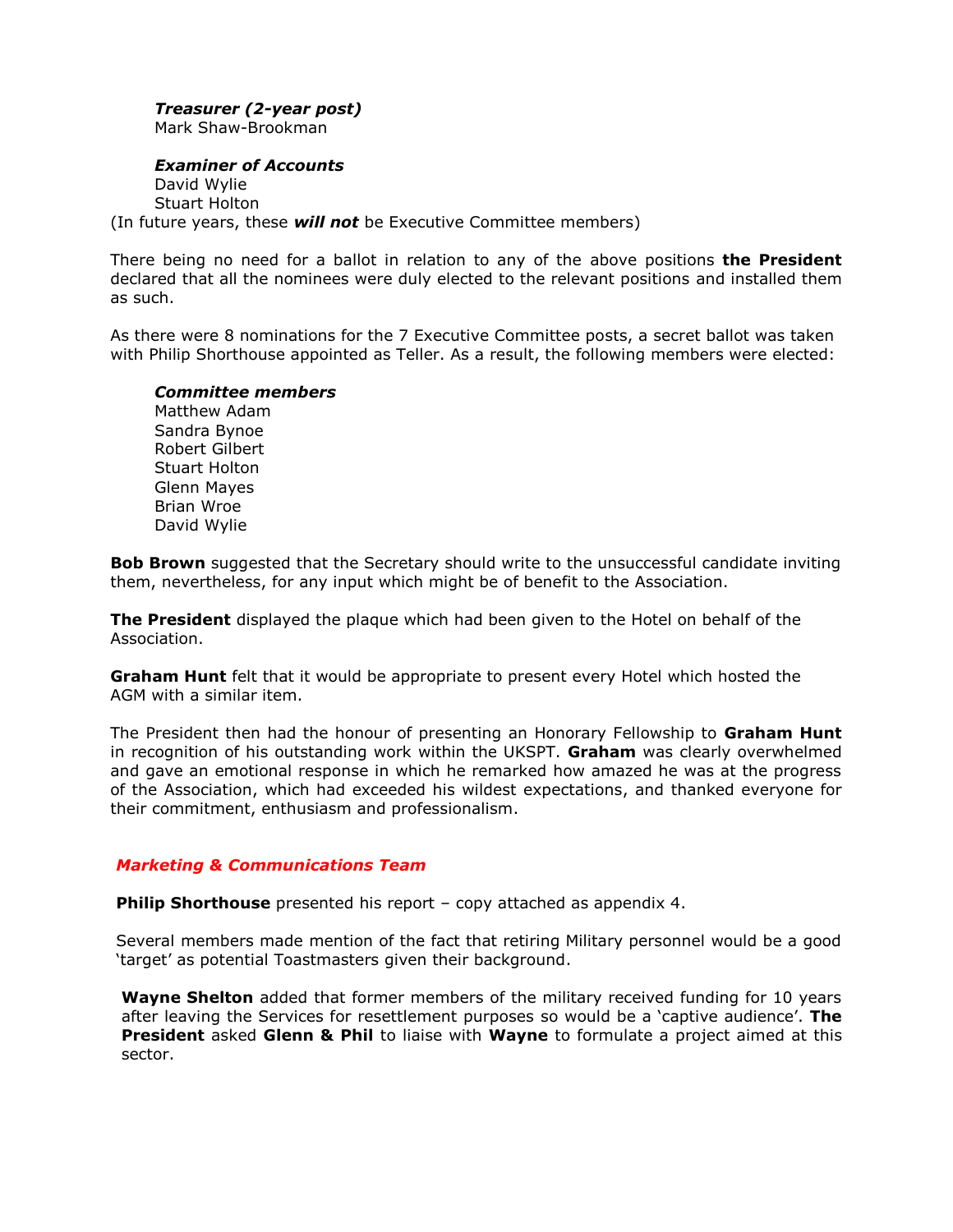**John Reid** asked for the Collarette to be published on the Members' Forum so that it was only available to those entitled to use the facility. **Bob Brown** agreed stating that it would avoid 'exploitation' by other Toastmaster organisations.

**Philip Shorthouse** elaborated on Hindu Weddings and encouraged members to share their experiences with regard to differing types of celebration.

#### *Report on the UKSPT*

**Glenn Mayes** reported that it was a great privilege for him to be the School's Director of Training adding that there was always great interest in the package being offered but that potential candidates did not always enquire for the right reasons!! The January Course had 26 'interested parties' but only 2 actually participated. At present, there were 8 students for the June Course to be held in Ipswich all of whom had to confirm their attendance. The following Course was planned to be held in York in October. Currently, the cost of the residential Course, which runs from Sunday until 5pm on Thursday, is £2250 whereas other organisations charge £2500 for 3-day non-residential training. **Glenn** reiterated that to become a member of AUKSPT, completion of our Training Course was essential. Guest speakers would be invited to evening sessions over dinner with costs being met by the Association for their 3-hours 'consultation'.

**Patrick Lethaby** asked if would be possible for day or half-day refresher training - paid for by Members - on the more unusual aspects of Toastmastering to be made available.

**Sandra Bynoe** asked how the School could become accredited adding that there was a considerable amount of paperwork requiring completion connected with this process along with a fee of around £800. **The President** asked **Glenn** to indicate what help he would need to progress this.

**Graham Hunt** stated that he had every confidence in **Glenn Mayes** and **John Oakley** in their respective roles in carrying the School forward.

Development Training was ongoing but **Glenn** would be seeking input from the Members concerning areas where 'brushing up' or re-training was required.

**Glenn** informed the Meeting that the Training Manual had been revamped and, amongst other additions, now had 26 indices including articles on Livery work by **David Wylie** and Jewish Ceremonies by **Matthew Adam**. Once completed, the Manual would be available for purchase by Members.

#### *Purchase of UKSPT*

**Matthew Adam** presented his report – copy attached as appendix 5.

**John Reid** proposed a vote of thanks to **Matthew** for all his efforts with regard to the transfer of the School to AUKSPT ownership and this was endorsed by **David Wylie**. **Matthew** was very grateful for the gesture but stated that it was a 'team effort' and duly thanked the other 4 members involved.

**The President** remarked on the talent amongst the membership and said that this was to be applauded.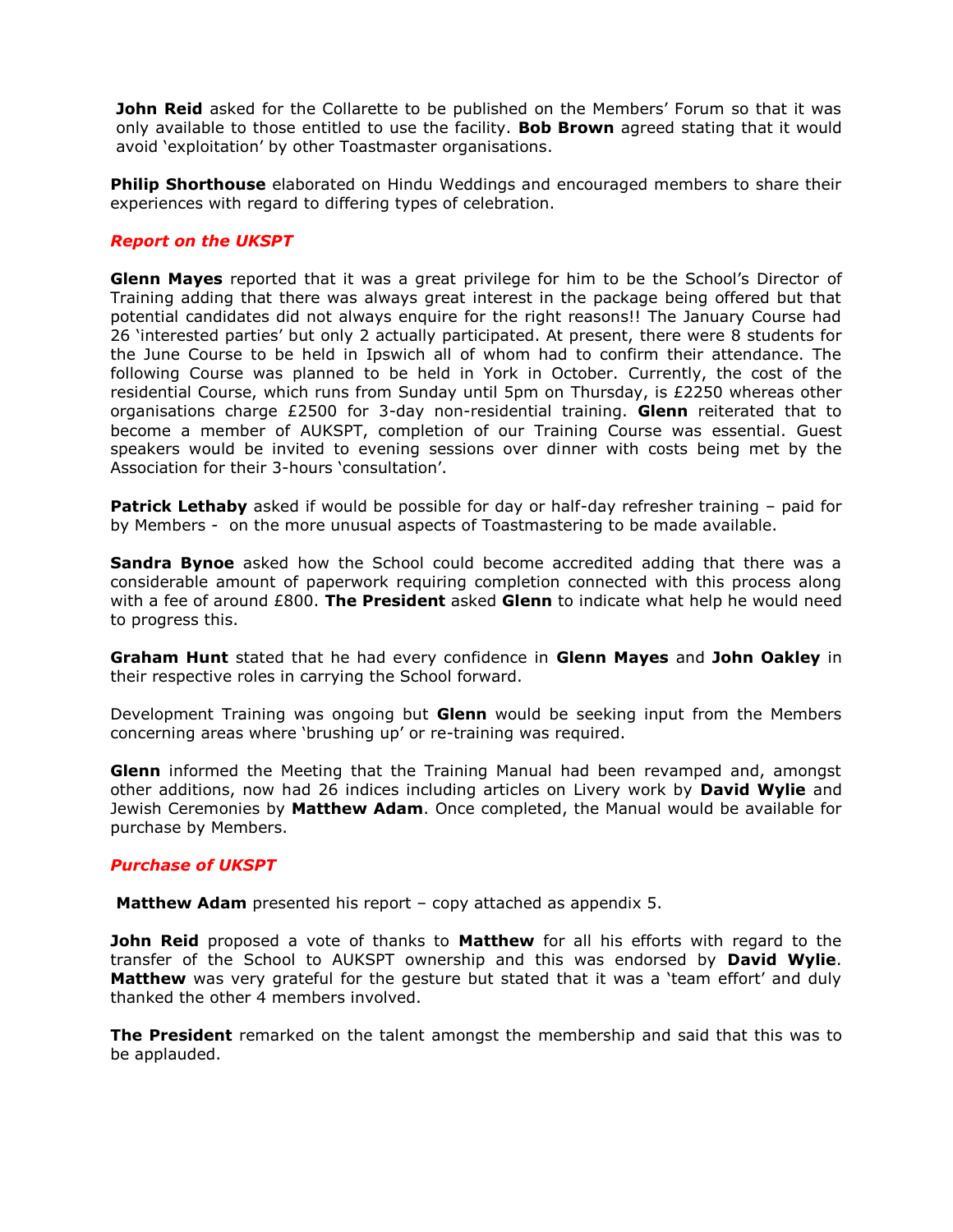**Matthew** added that the 'new' Association web site would have the facility for members to pay fees on-line and that parts of the October Training Course would be taped and displayed as videos for members to view.

#### *Dress Code – wearing of Medals*

**Bob Brown** gave a short résumé regarding the wearing of Military or public Service medals whilst 'in reds'. In essence, these must be personally awarded, miniature and warn on the left lapel.

### *Date and location for the Eighth Annual General Meeting*

The eighth AGM will be held on Saturday  $16<sup>th</sup>$  February 2013, location to be notified.

**The President** realised that any pre-set date might be difficult for some members but the consensus was that the AGM was only one day a year and members should make every effort to attend.

The present Constitution states that the **Junior Vice President** is responsible for organising the AGM Dinner but **the President** asked that others should volunteer to help with this task. **John Reid** felt that these should not be Executive Committee members whilst **Philip Shorthouse** thought that the JVP could co-opt extra helpers as required adding that the venue for the AGM should move around the country in order to ensure fairness among the membership.

#### *Formal Installation of Officers*

**Jane Burridge** installed:

- **John Oakley** as President
- **Bob Brown** as Senior Vice President
- **John Reid** as Junior Vice President
- **Paul Mitchell** as Secretary
- **Mark Shaw-Brookman** as Treasurer

**John Oakley,** as the President, then presented **Jane Burridge** with her Immediate Past President's insignia.

The meeting was closed at 3.21pm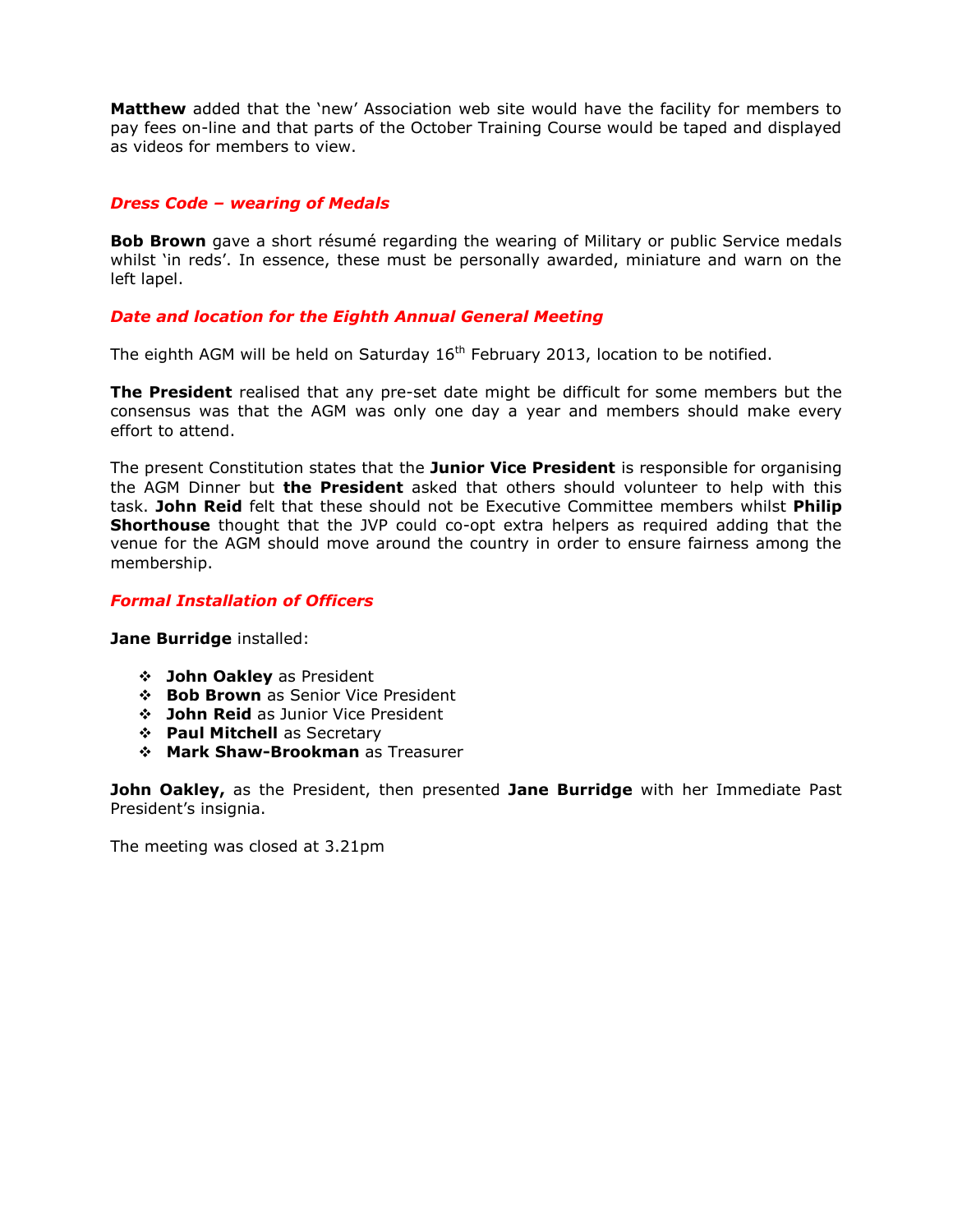# **Appendix 1 – President's Report**

When I came to write this report I realised just how productive this past year has been for the Association! I'd just like to share with you some of the high points:

The highest high point has to be that, following the very positive response and vote at last year's AGM, on May 31<sup>st</sup> AUKSPT formally became the owners of the UK School of Professional Toastmasters Limited. It took a little while to get to the point of running the first course, but this took place in January – with only two students, however that represented a financial break-even, and one of the graduates has already joined the Association with the second hopefully to follow shortly. Glenn and Matt will update us more fully later but on behalf of the Association I would like to thank John Oakley, Matthew Adam and Glenn Mayes for the hard work they have put in to bring us this far.

Our new website is now fully up to speed; 34 of our members have registered for access to the Members' Area where our reference documents are archived, and some have even ventured into the Forum there and posted messages! It would be great to see more activity on the Forum, and it would be great to have a picture of each of the (unlucky?) 13 members who haven't submitted a photo of themselves – no-one in this room though, I think! Our website provider Hugh Douglas-Smith of OfficePark Ltd was here today so I do hope you managed to talk to him if you need a new website. We shall be talking to Hugh about designing a new sister website for the School.

In response to comments at last year's AGM we have set up a Marketing Communications team to try to improve the flow of information within the Association and come up with ways to promote the Association and its member Toastmasters in the outside world; this has been ably led by Immediate Past President Phil Shorthouse – thanks to Phil and his team Sandra, Tim and Stuart - and Phil will be giving us a report on the activity later in this meeting.

In the Collaret, the quarterly newsletter which Phil and his team have initiated, among many other interesting things we read about the success of our colleague Peter Thompson in the Kent Wedding Awards; and we shall shortly be reading about another Award to a fellow member:

Past President Chris Upham, already holder of the **Medal of the Order of the British Empire for Meritorious Service**, usually known as the **British Empire Medal,** was appointed, in the New Year Honours List, as **Member of the Most Excellent Order of the British Empire** for services to the Police. Chris I know everyone will wish to join me in congratulating you on this honour!

Another initiative of our Communications and Marketing team was an analysis of the demographics of our membership. We are a national organisation and the Executive Committee is mindful of the need to make it possible for the Association to reflect that as much as possible.

So: we have ventured the furthest north yet for this our seventh AGM – and our thanks are due to John Reid who has worked heroically to make this all possible. And, your EC has been dragged screaming and kicking into the white heat of technology, with experiments in the use of Skype conferencing to replace physical meetings. We hope that this will mean that it is possible for members in any part of the UK to take active part in the actual business of running and developing the Association. On that note I should like to thank all the members of the EC for their hard work during the past year.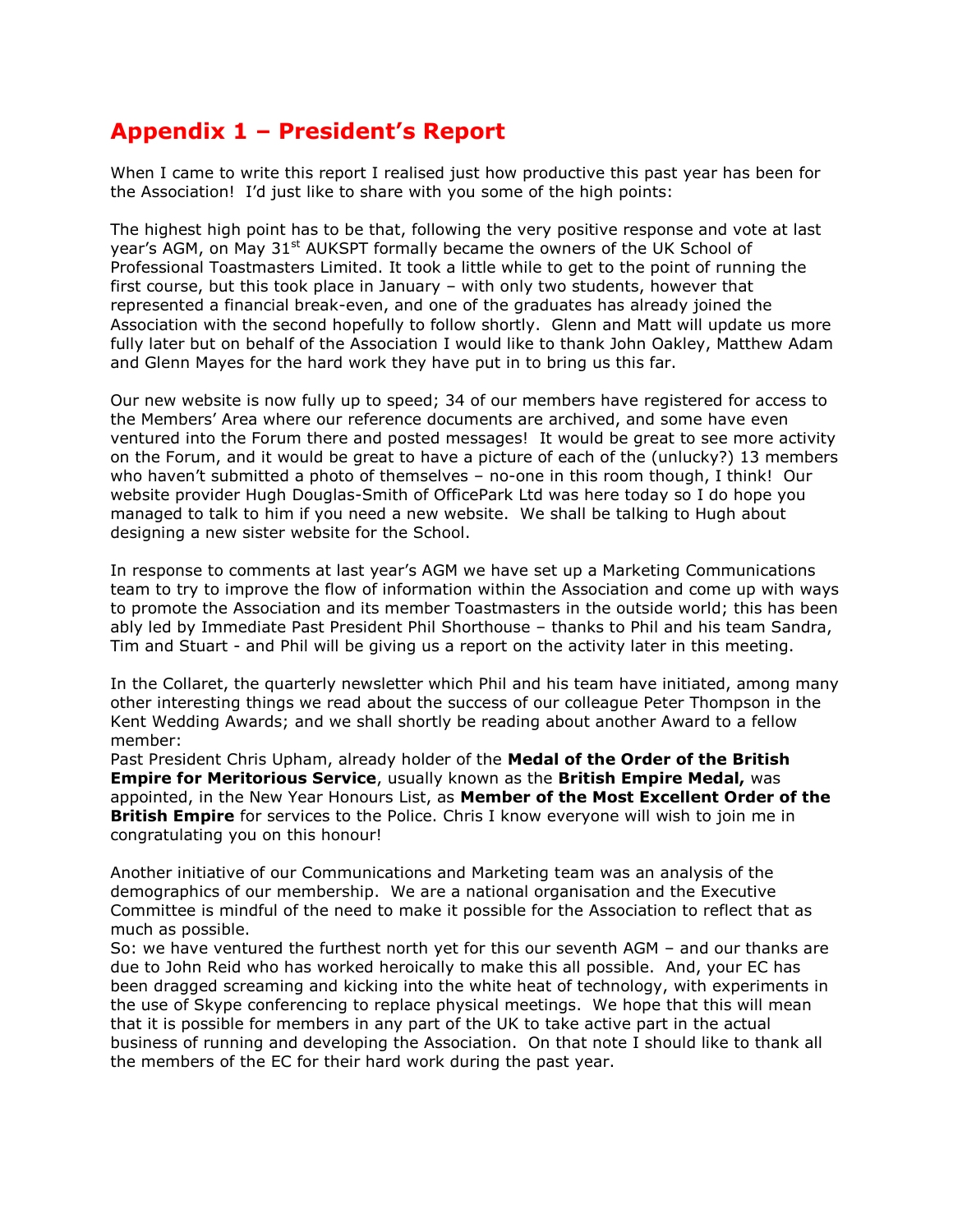For me personally there have been two highlights: the first of these was the confidence shown by the Toastmasters General Council in making me their first elected Chairman for the next year; I believe that this reflects as much upon the standing of our Association within the professional Toastmaster community as it does upon any abilities of mine. My second personal highlight was finding a reversible modification to the President's chain of office which meant that the jewel on its ample chain no longer dangles at my knees…

There is one other highlight but that will be dealt with later in our meeting so I shall keep that as my little secret for now!

And that is quite enough from me; now let us hear from the Officers who do most of the work: may I thank you for your attention and invite our Honorary Secretary to give his report.

# **Appendix 2 – Secretary's Report**

I have pleasure in providing my first report as your Secretary, having been Press-Ganged by other members of the Executive Committee into accepting the position 12 months ago. I can now fully understand why Bob Brown walks round with a constant grin!!

The membership of our Association has remained steady and, at the end of 2011, stood at 74. We 'lost' 8 members for a variety of reasons when renewal notices were sent out but 'gained' 6. It's fair to say that members of the other Toastmaster Associations charge fees in excess of ours and a figure of  $£100$  is not unusual. Accordingly, membership of the AUKSPT does represent excellent value-for-money.

Can I remind members of the Association's collarette? Currently, about 50% of our members possess one, the 'loan' of which costs  $E70$ , this fee being refundable if or when the item is returned. The collarette is a splendid adornment when dressed 'in reds' and I would urge any member who does not have one to contact me to arrange delivery. As an aside, they are available over this weekend so there is ample time to be the proud owner of one before tonight's dinner!!

We still continue to arrange our Insurance Cover through the Toastmasters' General Council and, at present, 87% of our Members take advantage of the favourable rates. Our Treasurer will say more about this and the premium for next year in his Report.

The new Association website has been 'up and running' for some time and it is only right to congratulate Jane Burridge on her sterling work in getting the site 'live'. It not only provides an excellent forum for our members but also for prospective clients to see at first hand the professional services that we have to offer. In order to retain our exclusivity, we have purchased numerous domain names in an attempt to prevent other organisations from 'muscling in'. The Executive Committee has been working hard on your behalf to ensure that AUKPST takes the lead in the world of Toastmastering and Jane, our outgoing President, is currently Chairing the Toastmasters' General Council.

The most important work undertaken in the past twelve months has been the acquisition of the UKSPT Ltd and ownership of the School transferred over to AUKSPT on  $31^{st}$  May 2011 with 22 members taking up the offer to participate in the 'Loan Agreement'. Special thanks are due to Executive Committee members John Oakley and Matthew Adam who ensured a smooth transition. I know that Graham Hunt was delighted with the final outcome, secure in the knowledge that the solid foundations he created will continue to be built upon by Glenn and his Team thus ensuring we maintain our standing in the world of Toastmastering.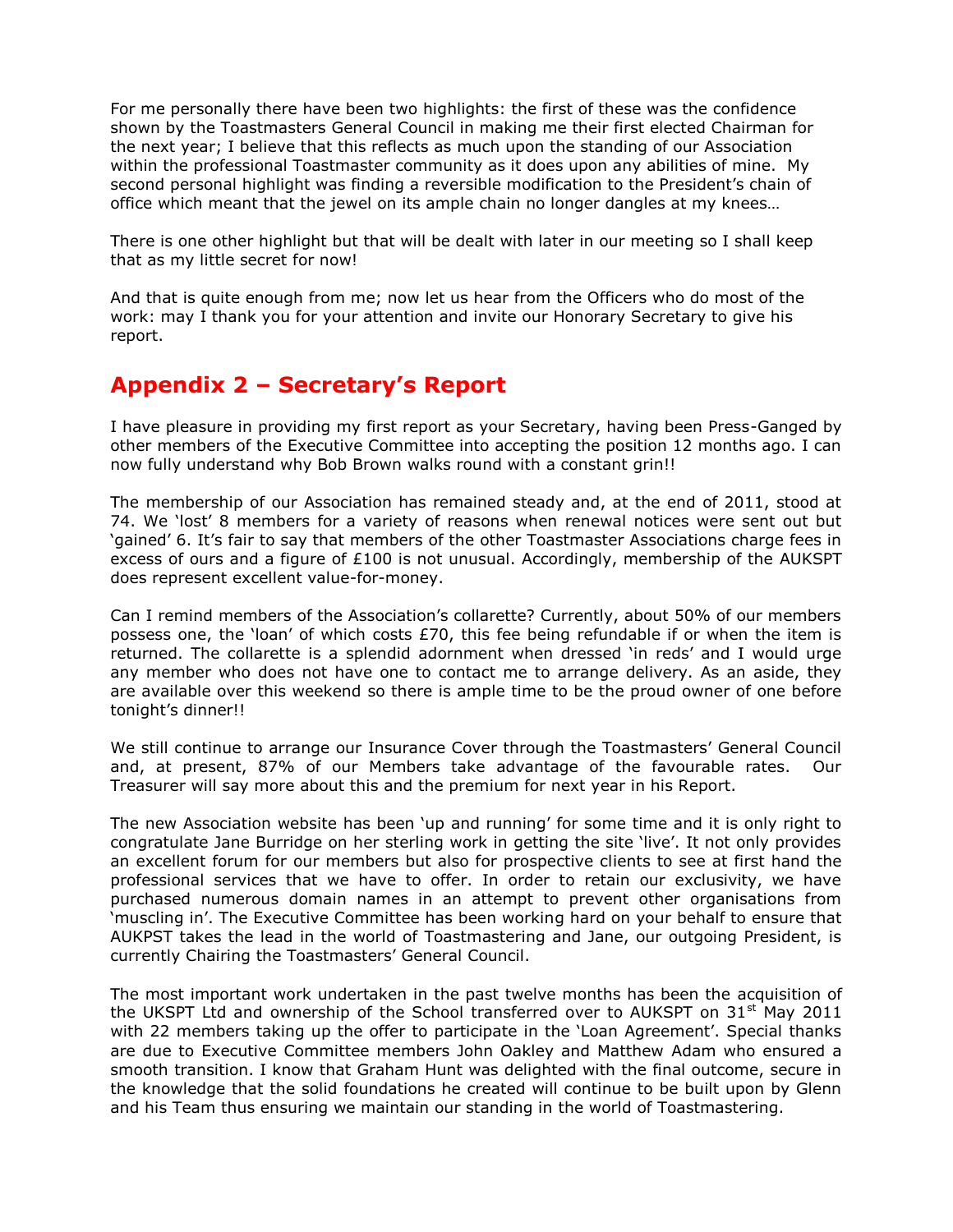I am pleased to report that emails I have circulated relating to the Association's business generally receive an enthusiastic response – some favourable, others not so!! Please do respond in whatever way you feel necessary but can I ask particularly that you advise of any changes in your personal details etc.

Several 'job opportunities' were circulated to members during 2011 where the original recipient was double-booked or unable to fulfil the engagement for other reasons and I am pleased to report that all of these were taken by a fellow Toastmaster. Some members have expressed concern at the manner in which these assignments are allocated but the Executive Committee feels that the current 'first-come-first-served' policy is the fairest. In the technological era in which we now live, a large number of members has email access via their mobile phone which enables them to 'pick up' the opportunities whilst away from home. If anyone can come up with a fairer way of allocation, please do let me know.

Whilst we strive to be perfect, the Executive Committee is aware that there are things that need improving to ensure that we continue to be at the forefront of development in Toastmastering nationally. The new website will enable us to communicate with you better, and you with us.

Thank you for all your support during the past year, and I trust that this will continue to be given to the incoming Executive Committee.

Paul Mitchell Honorary Secretary

# **Appendix 3 – Treasurer's Report**

I am pleased to present the Accounts for the year to 31 December 2011

Regarding members' Collarets, the money for this insignia is "ring-fenced" in Lloyds Bank because these medals are on loan and should be returned to the Association if they leave. In such circumstances the Association is liable to repay the cost deposited by the member. A total of 40 have been taken on loan. Each medal costs £67.62 and the charge of £70.00 to members helps to defray postage.

In addition a sum of £3500 has been transferred into Lloyds Bank in case the Association has to cover any unexpected costs incurred by the School until it become profitable.

The Presidential Collarets are passed on to the new Officers at the AGM each year – the medals are shown in the Accounts and are depreciated over a 4 year period. The Past President's jewel is presented to the outgoing President at the AGM and becomes that person's property.

During the financial year the Association has made arrangements for a new website to be designed. The balance of this cost is included in the accounts.

We welcomed 6 new members but 8 members retired or resigned which meant that our membership was reduced from 76 to 74. Members paid £15 insurance last year which figure is retained and I am pleased to confirm that our Public Liability Insurance is the best value that can be obtained in the Profession.

Once again we have a healthy working credit balance to carry forward therefore I am not requesting any increase in the fee for 2012.

You will note that there are potential liabilities of £6137.18 shown on the "Assets, Depreciation and Liabilities" sheet.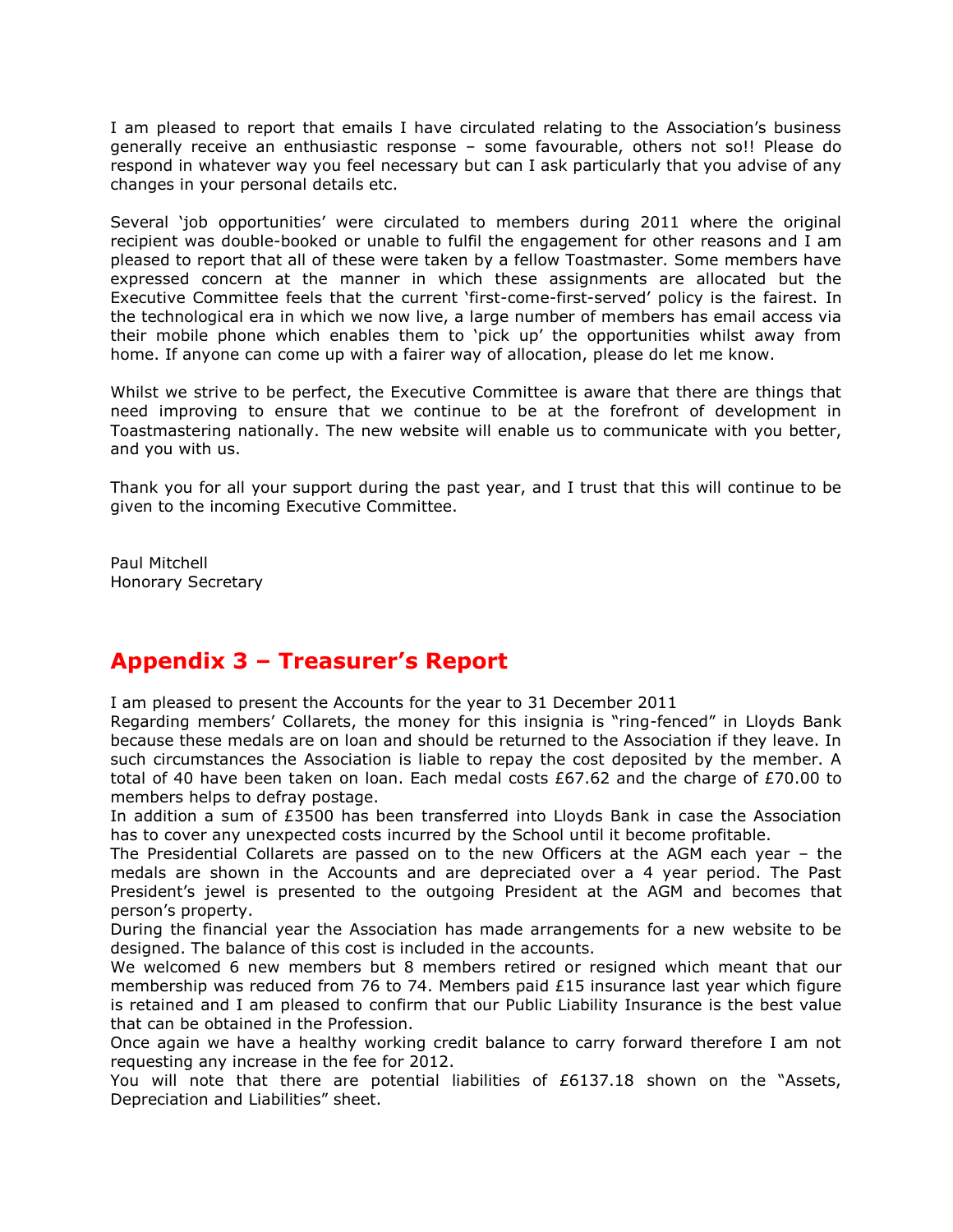a) The monies received for Collarets which are "on loan" to members have been placed in one "ring- fenced" Lloyds Bank account.

b) The Executive Committee felt it prudent to put aside funds as necessary to safeguard the loans made by members to purchase the School, and the interest payable thereon, until such time as the School is running profitably. To this end  $£3500$  has been transferred this year in a second "ring-fenced"

Lloyds Bank account.

At the AGM in February 2011 Clause 4) IV (b), was approved in respect of the time allowed for payment of fees and insurance. I confirm that a Pro-forma Invoice for fees and insurance will be emailed to all members during the week following the AGM and cleared funds must be received by 31 March. Please assist me by ensuring this occurs.

I commend this Report and the Accounts to Members for their approval and will be pleased to take any questions.

# **Appendix 4 – Communication & Marketing Report**

At last year's AGM an item was raised by a Founder member and founder Treasurer of the Association Tim Lee; regarding better communication within the Association, especially as we were becoming larger, more established, organised and recognised. Several other members showed support for a newsletter and a media/communications officer. It was agreed that these 'ideas' would be progressed by the Executive Committee.

At the first EC meeting after the AGM the ideas were discussed in full, and although PP David Wylie initially offered to be the media/communications officer, it was felt that the task ahead would need a larger Communications and Marketing Team. **NOT a committee which would need to be constitutionally approved.** A team including David which was committed to develop and run with ideas and help promote; within and even outside of the Association. Those members who had actually shown interest at the AGM were invited to join the team, all agreed.

The current members are still those interested persons.

- **Sandra Bynoe**
- **Past President David Wylie.**
- **Past Treasure and a founder member of the Association. Timothy Lee.**
- **Stewart Lilly**
- And me PP Phil Shorthouse

The C & M team has exchanged numerous emails, text messages and also met twice, the first meeting was more of a brain-storming session to consider proposals/ideas from the EC and members of the team.

From that meeting several items were actually implemented

- **T** The Associations larger newsletter was established, **The Collaret,** thanks must go however to PP David Wylie for launching the original news sheet.
	- $\blacksquare$  The plan is to produce a quarterly newsletter, but this largely depends on support from members with suitable articles. To date in both issues we have appealed for articles, but only two articles have so far been submitted, all other material has been supplied by or initiated by the team.
- **T** To assist with promoting Toastmaster courses at the school, and to ensure we did not overload areas of the UK with more Association toastmasters, the team carried out a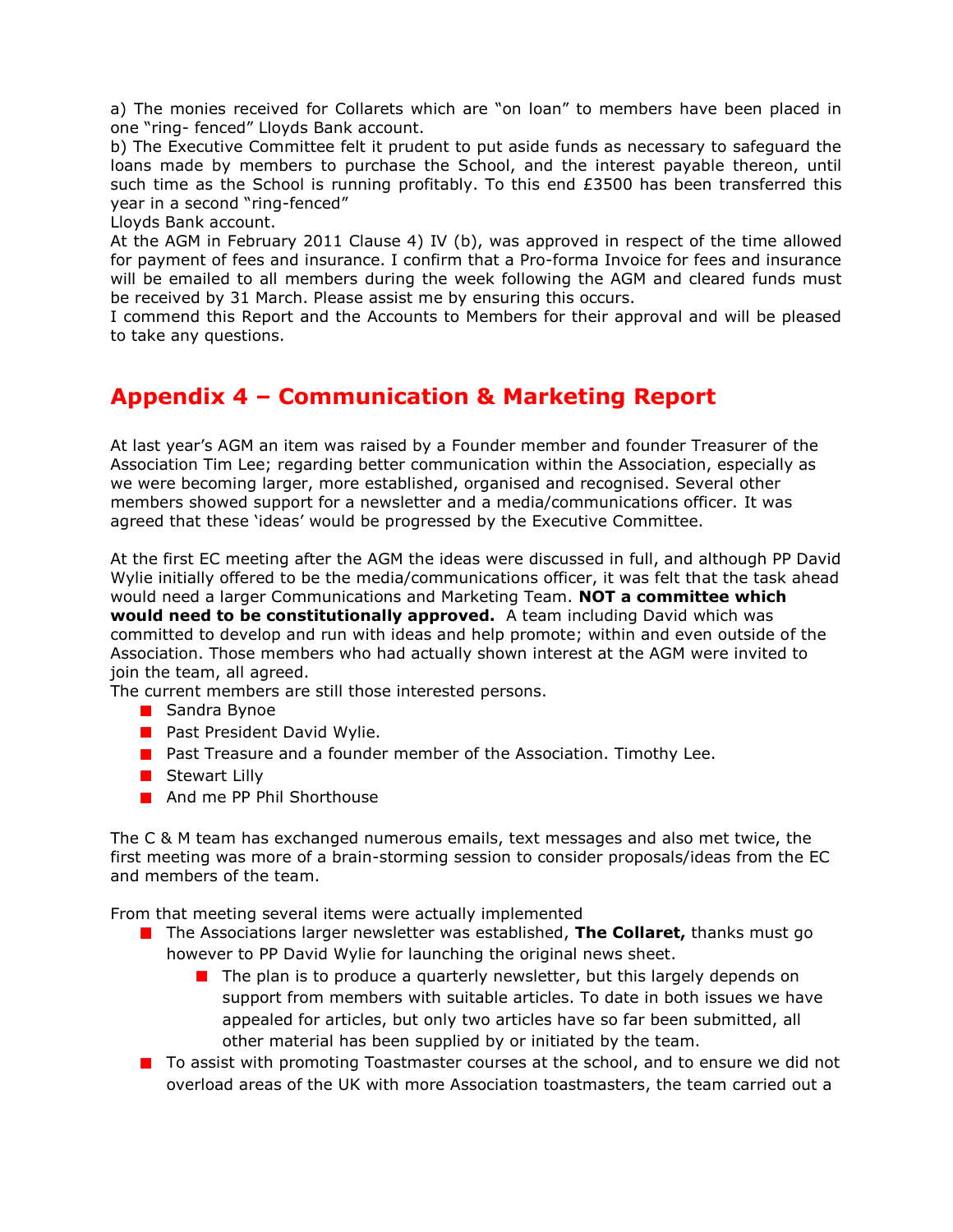demographics exercise, and its findings, based on counties, regions was published for the EC.

- $\blacksquare$  This information will assist when marketing courses with the Armed Forces retirement associations, also retiring police and fire officers etc for example.
- **A** member of the team will be interviewing our outgoing Lady President and then submit an article to suitable magazines, such a Saga, and YOURS.

Other items have been referred for further investigation and discussion such as:-

- **L** Looking at Association publicity material.
- **Press releases etc.**
- $\blacksquare$  The use of SKYPE for future team meetings. (Already being tried out by the EC).
- $\blacksquare$  Supporting the development of the school.

The C&M team was proud to be involved in the production of the FELLOW bar and assisting with the citation relating to the Past President Graham Hunts recognition as the first FELLOW of the Association.

At the last team meeting frustration was expressed about the problems of not being able to achieve as much as we had hoped for; due to demands of work from the teams full-time jobs.

Two members had seen 50% of their departments staff dismissed, demanding more work for the remaining staff.

However as Team Leader, I can assure the members of our Association we will continue to do our best, and also to thank the team for their support and commitment.

Philip Shorthouse

# **Appendix 5 – Purchase of UKSPT Report**

### FINANCE

- First course successfully held modest profit  $£104.34$ . Break even with  $2, 3+=$ profit
- Kept set-up costs down, e.g. not yet purchased school laptop, phasing the course rewrite costs
- £25,500 was raised in loans. Annual interest payment is therefore £2,550.
- Sufficient funds in the bank to pay for loan interest payments for the next 2 years. Just under £6,400.
- First loan interest payment is due  $30<sup>th</sup>$  May I will write to people nearer the time. Aiming to do it by bank transfer to keep costs down.

### **GOVERNANCE**

 At the last AGM the Exec were charged with forming the company in the most appropriate manner.

### Resulting company structure:

UKSPT Ltd Trading as the UK School of Professional Toastmasters (Company limited by Guarantee)